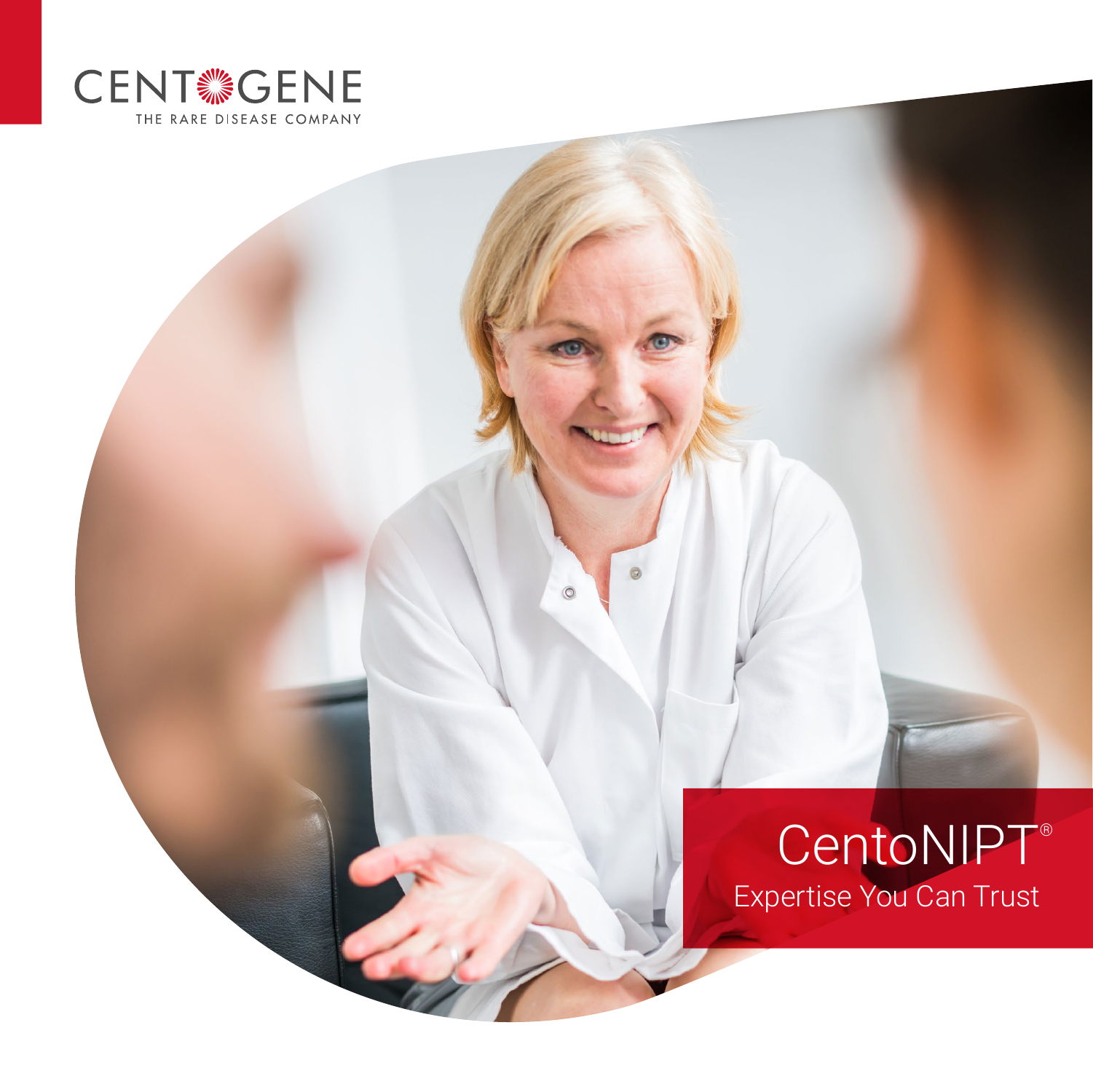

CentoNIPT® offers genetic, non-invasive prenatal testing (NIPT) to screen for the most common fetal chromosomal abnormalities (Trisomy 21, Trisomy 18, Trisomy 13 and sex chromosomes). Our test combines the latest next generation sequencing technology with expert medical reporting.

- Unmatched safety for mother and developing fetus compared to current invasive testing methods
- Highly accurate results
- Comprehensive reporting by our expert medical team
- Test from as early as 10 gestational weeks
- Only 9 ml of blood from the mother required
- CAP and CLIA accreditation with fully validated workflows for sample analysis
- Results within 5 business days
- Analysis of twins (monozygotic and dizygotic) is also possible \*\*

<sup>\*</sup> Sample preparation and analysis software are CE-IVD marked.

<sup>\*\*</sup> Gonosomal aneuploidies cannot be detected for twin pregnancies.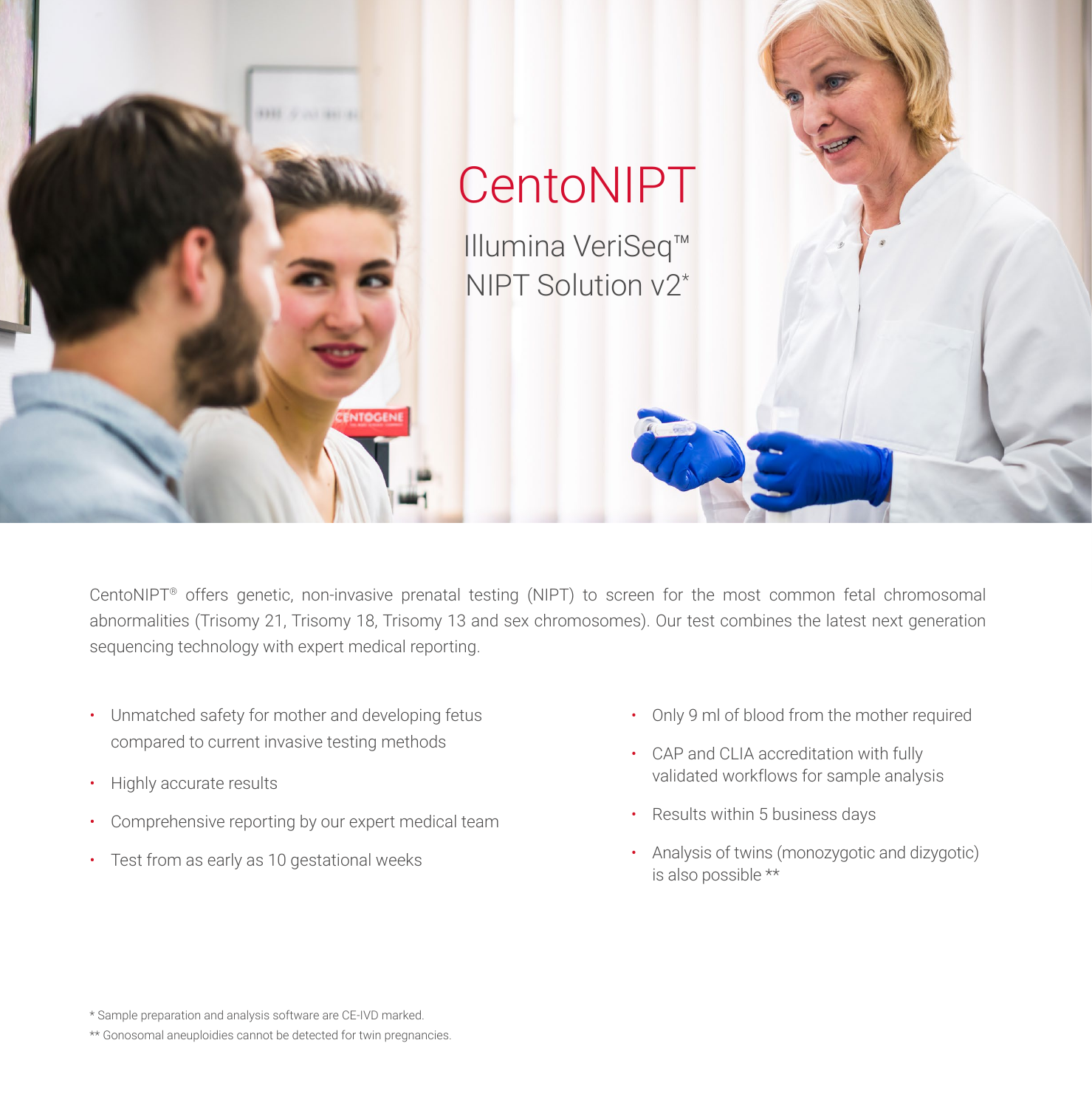# Expertise You Can Trust

Conventional prenatal testing for fetal chromosomal abnormality involves either chorionic villus sampling or amniocentesis. These procedures are highly invasive and carry an elevated risk of miscarriage. Despite this risk they are standard practice in most of the world because of their high levels of accuracy and the range of abnormalities they can detect.

With CentoNIPT, CENTOGENE now offers noninvasive prenatal testing that provides fast and accurate screening for the most common prenatal chromosomal abnormalities.

CentoNIPT is performed on a single maternal blood sample and combines the latest next generation sequencing technology with the highest quality medical reporting. It provides unparalleled accuracy and detection compared to other non-invasive testing methods – ultrasonography or nuchal translucency testing.

Our medical expertise is ideally suited to provide you and your patients with reliable, well supported interpretations of results.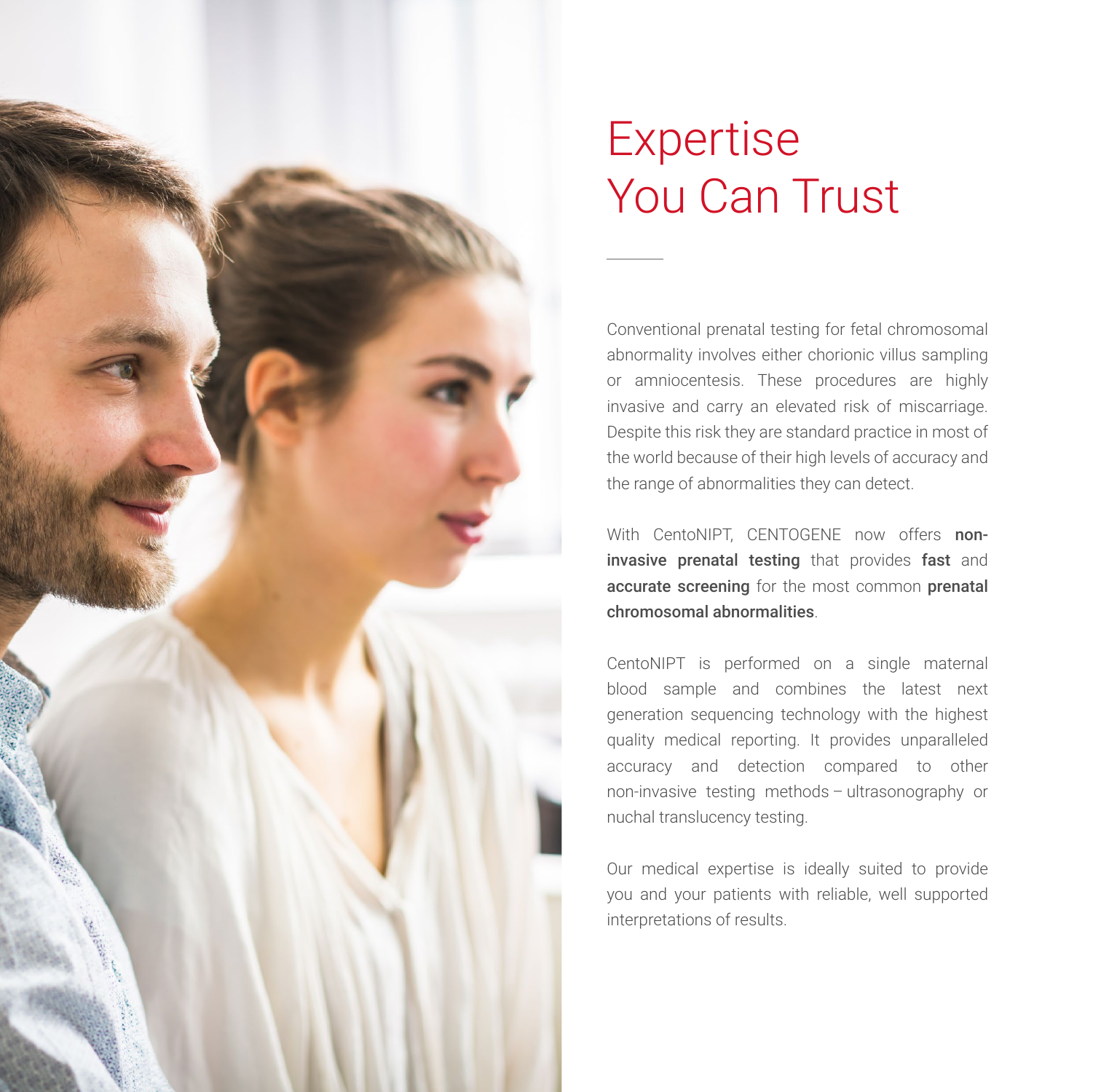## Fetal Chromosomal Abnormalities

Approximately 1 % of all babies will be born with a chromosomal abnormality which can cause physical disability and/or mental retardation. Roughly 70 % of syndromic chromosomal abnormalities are due to Trisomy T21, T18 or T13 and 10 % by Turner syndrome (Monosomy X). The risk of Trisomy increases significantly with maternal age.

Our optimized workflows enable comprehensive, high-quality medical reports with validated results within 5 business days.

CentoNIPT combines next generation sequencing with integrated measurement of fetal fraction, even for fetal fractions less than 4 %. This results in the lowest technical failure rate and eliminates unnecessary invasive testing as follow-up of NIPT.

### Fast & Accurate Results High Sensitivity & Specificity The CENTOGENE Advantage

CENTOGENE offers a comprehensive package starting with NIPT for most common chromosome aneuploidies to prenatal whole exome/whole genome sequencing. After birth, we offer biomarker testing and our whole genetic test portfolio including specialized genetic analysis for critically ill newborns on ICU.

## Fetal Chromosomal Abnormalities



Do you already have a CentoNIPT box? – just contact us –



Prepare the maternal sample using your individual CentoNIPT box

0 O C

Select your test at CentoPortal® by using the NI code of your CentoNIPT blood collection tube



Package and ship the sample in your CentoNIPT box – for free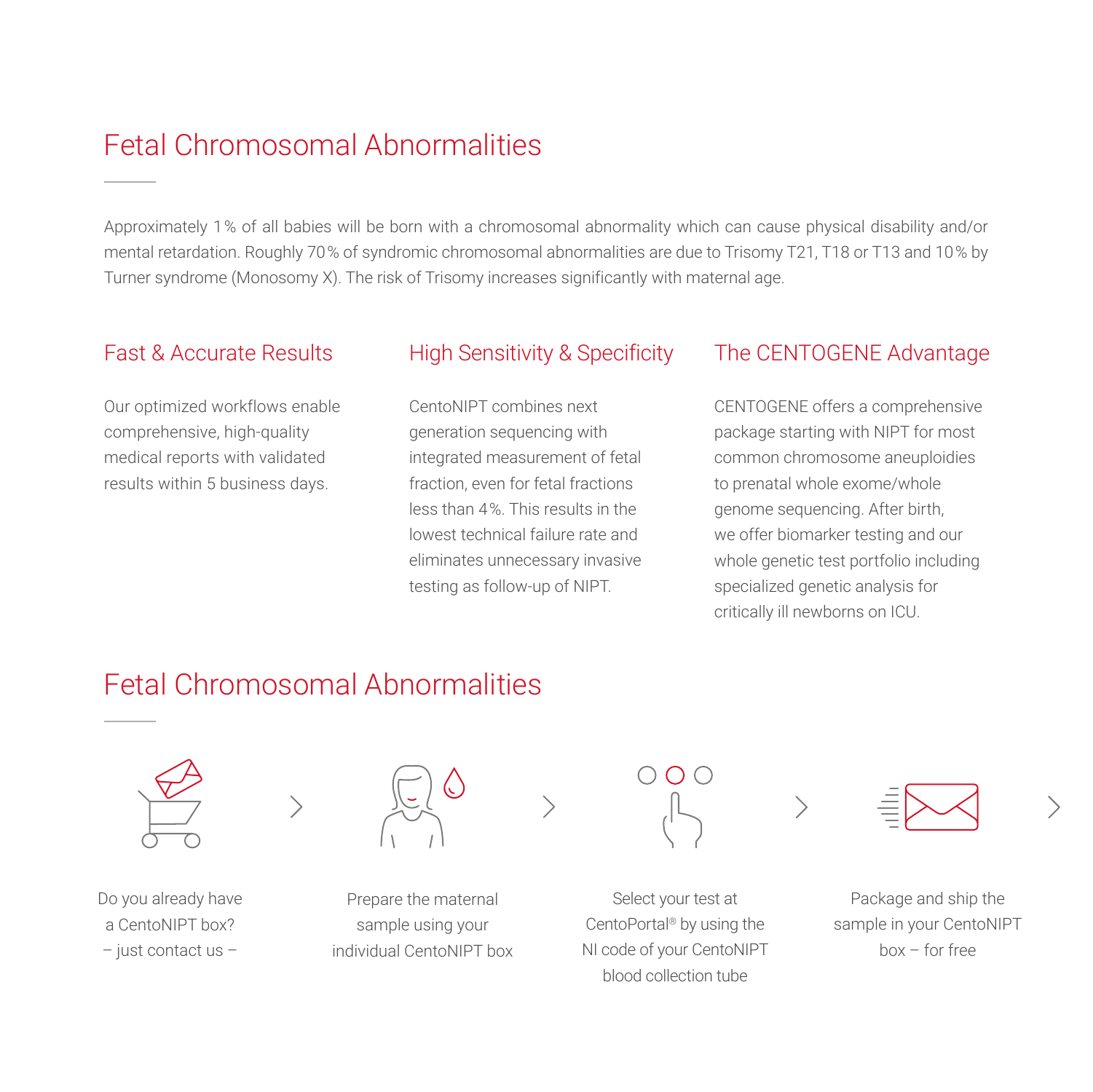| <b>TRISOMIES</b>              | <b>SENSITIVITY</b> | <b>SPECIFICITY</b> |
|-------------------------------|--------------------|--------------------|
| Trisomy 21 (Down syndrome)    | >999%              | 999%               |
| Trisomy 18 (Edwards syndrome) | >99.9%             | 999%               |
| Trisomy 13 (Patau syndrome)   | >999%              | 999%               |

| <b>SEX CHROMOSOME ANEUPLOIDES</b><br>& FETAL GENDER | <b>CONCORDANCE WITH</b><br><b>CYTOGENETIC RESULTS</b> |
|-----------------------------------------------------|-------------------------------------------------------|
| XX                                                  | 100.0%                                                |
| XY.                                                 | 100.0%                                                |
| X0 (Turner syndrome)                                | 90.5%                                                 |
| XXX (Triple X syndrome)                             | 100.0%                                                |
| XXY (Klinefelter syndrome)                          | 100.0%                                                |
| XYY (Jacobs syndrome)                               | 917%                                                  |

## Results and Limitations of the Test

CentoNIPT screens for chromosome aneuploidies (chromosomes 21, 18, and 13, X and Y) in single and twin pregnancies from the 10th gestational week. Fetal gender can be determined by the test for singleton pregnancies, for twin gestations only the presence of Y chromosomes can be determined. Although CentoNIPT is highly effective for detecting the afore mentioned fetal chromosomal abnormalities, a pregnancy may still be associated with other chromosomal abnormalities, birth defects or complications.



Sample processing and results within 5 business days



Download your report Any Questions? Please Contact Us.